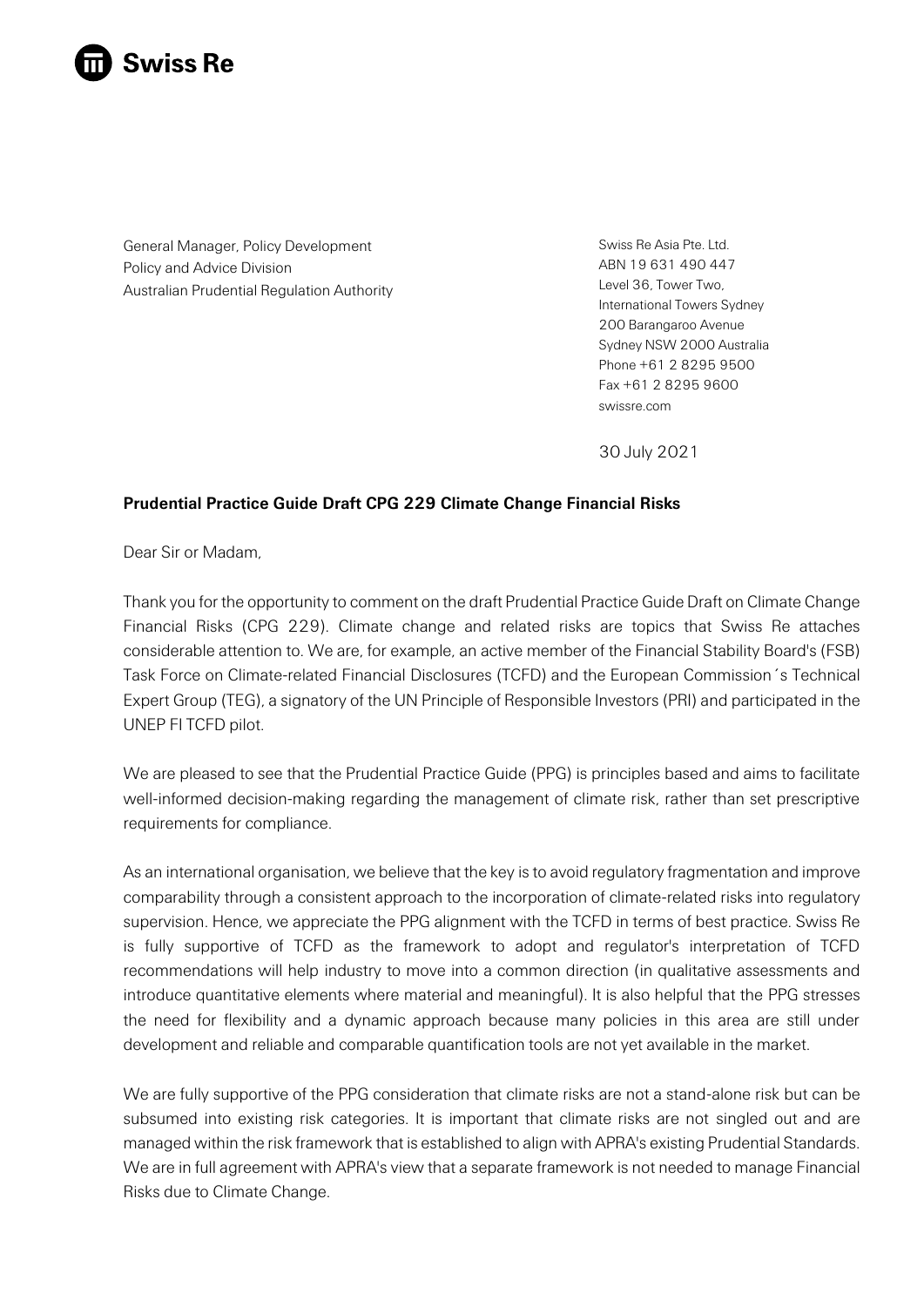

## *Specific considerations for CPG 229*

Below are some of the considerations, from Swiss Re' perspective, where CPG 229 can be further strengthened:

### *Scenario analysis*

Swiss Re supports the need for scenario analysis and considers it a valuable tool for understanding the consequences of climate change and encouraging longer term strategic thinking about risks and opportunities.

We suggest that guidance can be further expanded through:

- Distinguishing the scenario analysis with the stress testing and the usefulness of the two approaches in a climate scenario analysis. Stress tests might be a useful tool in assessing the risks over a shorter time horizon, for example in the assessment of transition risks such as financial market or liquidity stresses that may be caused by sudden policy actions or technology shifts. However, it would provide limited benefit in the context of assessing physical risks. In contrast to the case with stress tests, multi-year scenarios may consider a broad range of assumptions, allowing climate risk analysis to provide information that is most relevant to the eventual decisions being taken. For the long-term perspective, given the multiple uncertainties, we see *qualitative* scenario analysis as a more decision-useful tool.
- There should be a clear acknowledgement and recognition of the challenges, e.g. with the reliability of the data as well as comparability of results that come with a longer time horizon. It should be recognised that the projections beyond typical planning periods introduces considerable uncertainty. Also, any mid to long term analysis, should be analysed in view of other possible factors that were not considered in the scenario but could be relevant in the future. We believe guide should note the key parameters and assumptions (e.g. consideration for discount rates, macro-economic variables, socio-economic dynamics etc.) in addition to selection of analytical choice with regards to specific scenario and time horizon considerations. In the end, as PPG outlines, organisations should have the flexibility to model the scenarios (i.e. chose the parameters) that are most meaningful to them.

#### *Internal Capital Adequacy Assessment Process (ICAAP)*

The Internal Capital Adequacy Assessment Process (ICAAP) is identified as an appropriate framework to consider and record the material impact on capital adequacy of climate risks. Swiss Re sees scope for climate risk considerations to be included in the ICAAP framework and agrees that climate-related financial risks, should be considered in a forward-looking manner subject to their materiality. However, it is important that climate risk is not singled out but should be recognised as an additional risk driver for existing risk categories. We believe further guidance on how to apply this in practice would be useful addition to the PPG.